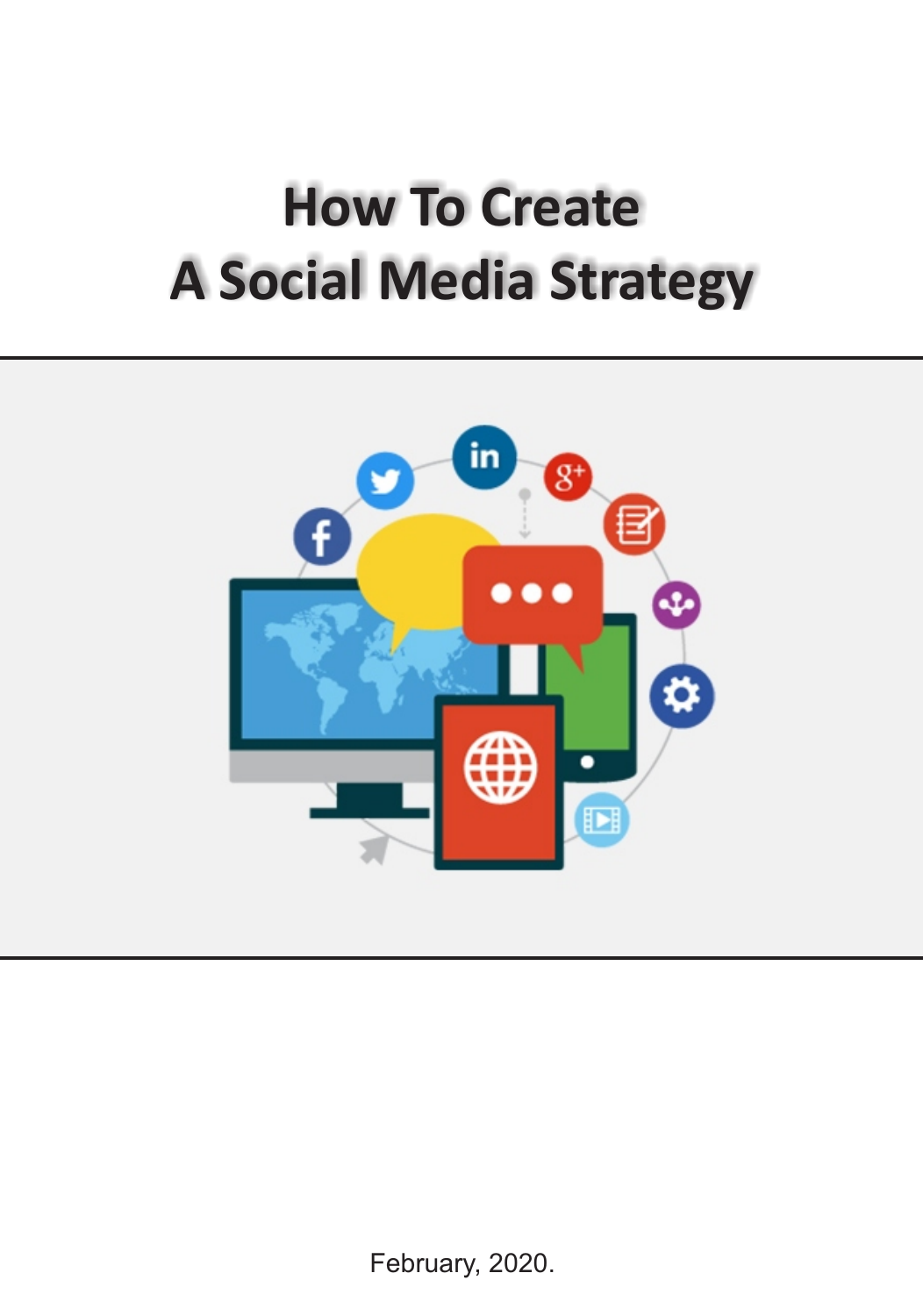# **SOCIAL MEDIA STRATEGY**



### How To Create A Social Media Strategy

### **WORKBOOK**

Questions to answer

Creating a Social Media Marketing Strategy For Your Business

Name your top 3 goals for your business right now:

| л<br><b>.</b>     |  |
|-------------------|--|
| າ<br>ے            |  |
| $\mathbf{a}$<br>ت |  |

Now list ways social media can help you achieve these goals:

| л<br>∸ |  |
|--------|--|
| ∽<br>▃ |  |
| 3      |  |
|        |  |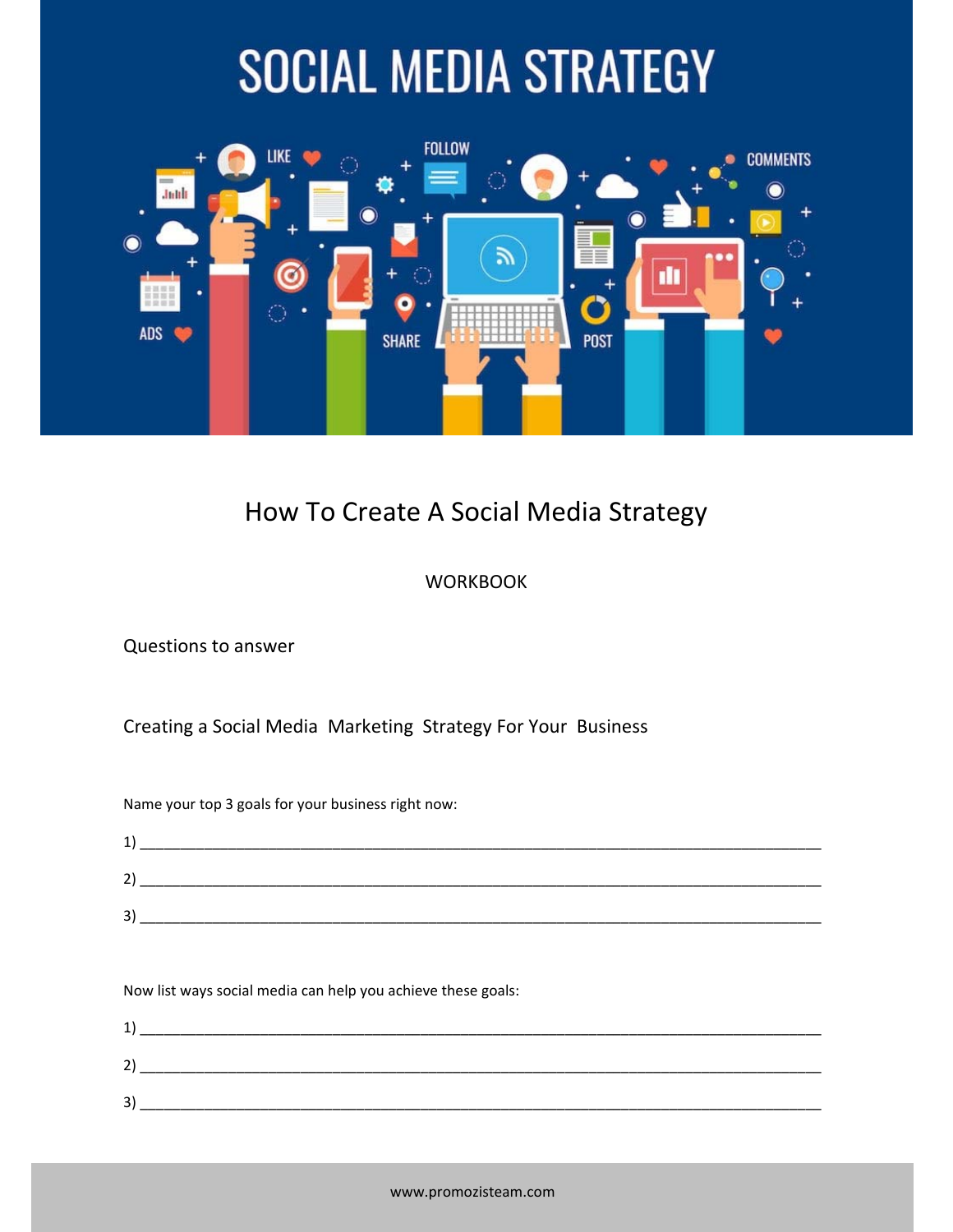#### Identify your target audience

Write out a paragraph describing your ideal audience in detail.

What is their demographic, where do they live, what do they like, where to the shop, what sites do they visit.

#### Define your why

1. What are your goals for each platform (increase sales? engage with customers? reach people outside of your target audience?)

2. Why did you choose these goals?

3. How are these goals tied to your overall business goals?

4. What do you want your audience to think about your business?

5. What makes your business memorable? What makes you stand out from the competition?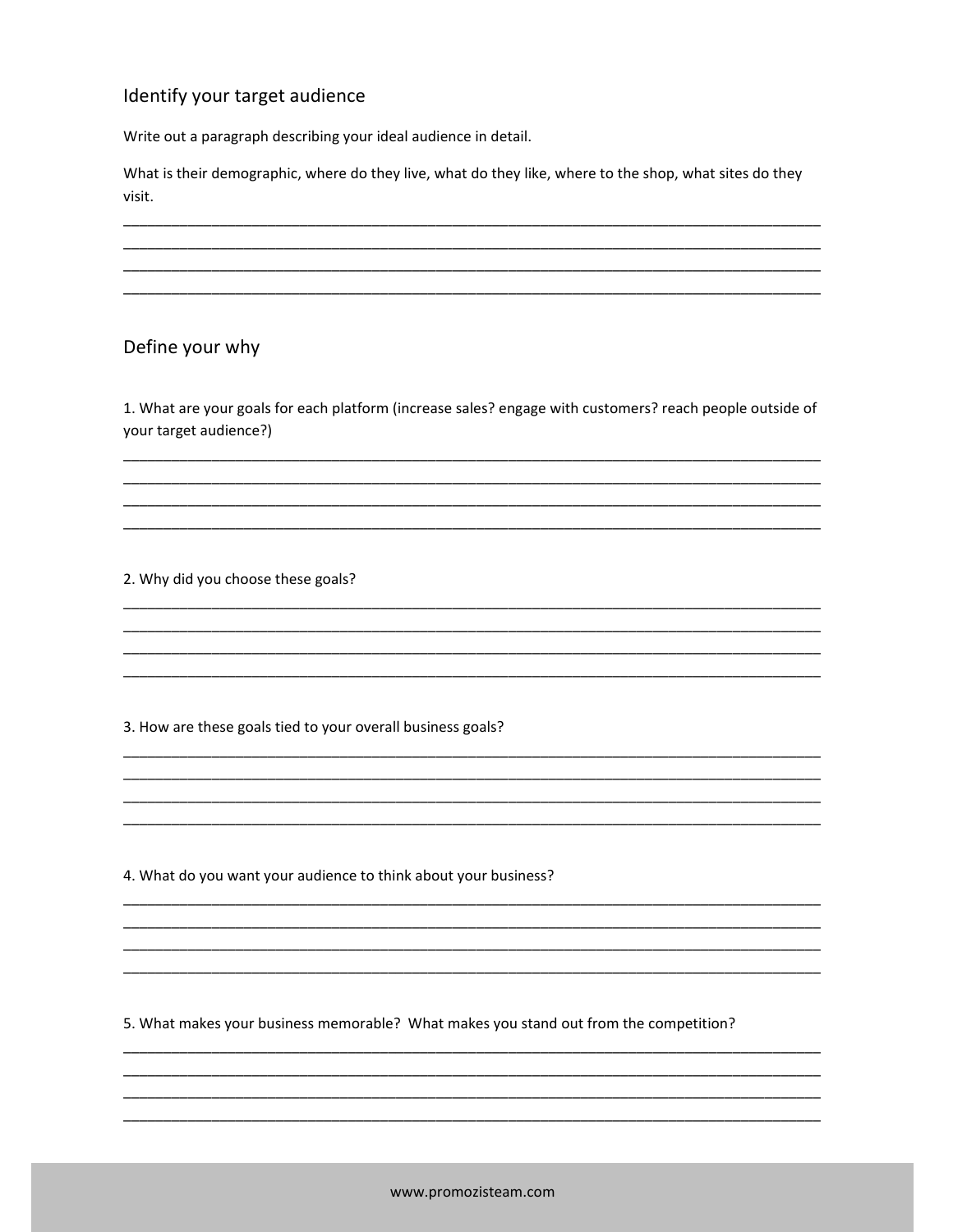#### Do your research

1. Who is your audience demographic (age, gender, occupation, location, adjectives to describe them?)

| a)                                                                               |
|----------------------------------------------------------------------------------|
| b)                                                                               |
| C)                                                                               |
|                                                                                  |
|                                                                                  |
| 2. Research where your audiences spends time online.                             |
|                                                                                  |
|                                                                                  |
| ,我们也不能在这里的,我们也不能在这里的,我们也不能在这里的,我们也不能不能在这里的。""我们,我们也不能不能不能不能不能不能不能不能不能不能不能不能不能不能不 |
|                                                                                  |
|                                                                                  |
|                                                                                  |
| 3. Which social networks are your competitors on?                                |
|                                                                                  |
|                                                                                  |
| 4. What is popular in your industry (websites, articles, leaders?)               |
|                                                                                  |
|                                                                                  |

#### Decide on your social platforms

- 1. Which social platforms does your audience primarily spend time?
- 2. Which social platforms are your competitors on?
- 3. How much time do they spend on this platform?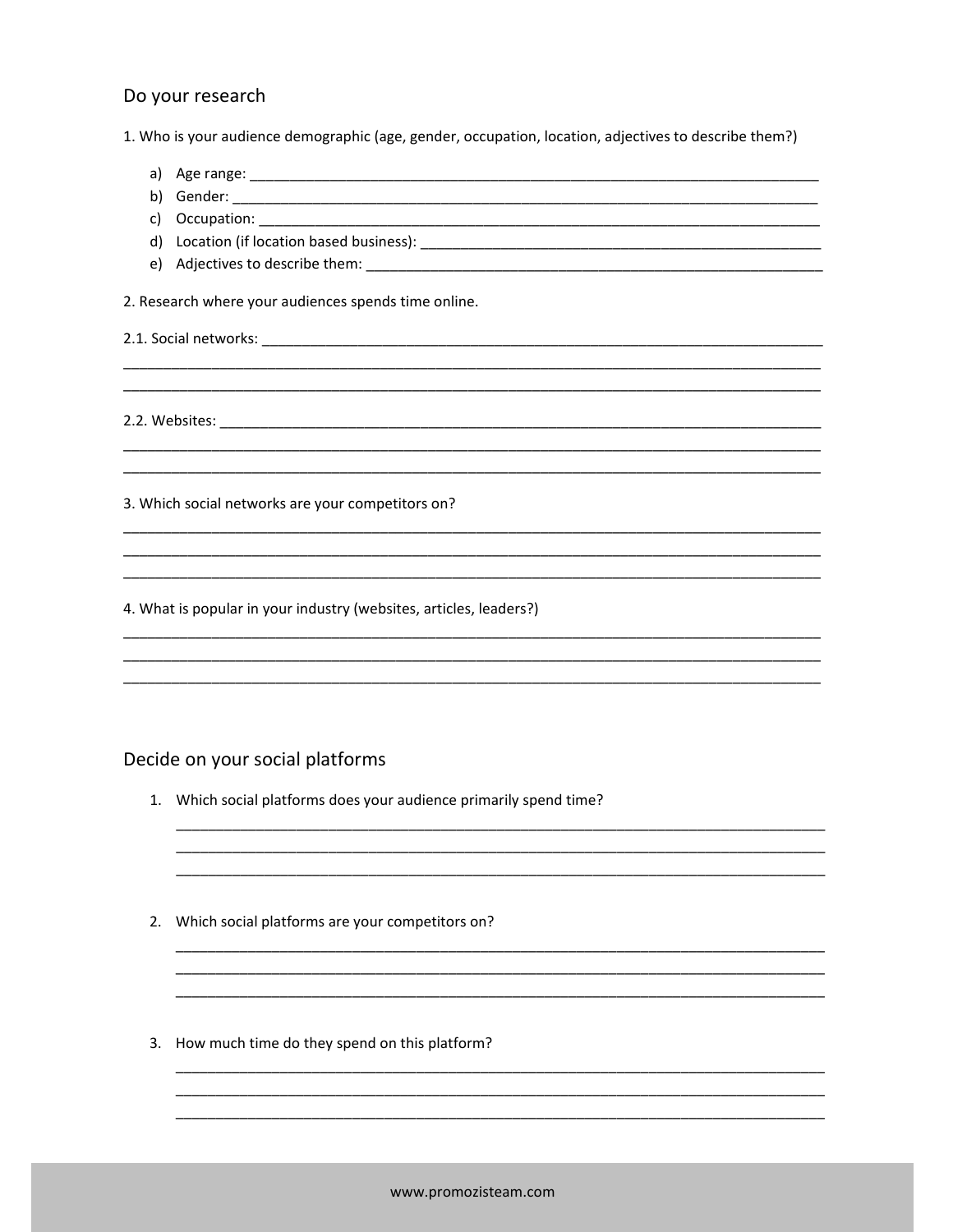#### Content

1. How many times a day/week do you plan to post on each social platform?

- 1. Facebook: The contract of the contract of the contract of the contract of the contract of the contract of the contract of the contract of the contract of the contract of the contract of the contract of the contract of t
- 
- 
- 4. Instagram:
- 

2. What type of content do you already have you can share about your business (company blog, photos, videos, testimonials, etc?)

3. What type of content outside of your company information do you plan on sharing? (industry leaders, niche magazines/websites, other blogs, etc?)

#### **Automation & Scheduling**

1. Do you want to use a free tool or paid? How much are you willing to spend?

2. Do you want an all-in-one tool or are you willing to use several tools?

3. How often will you schedule out content?

4. How often will you research and find other content to share?